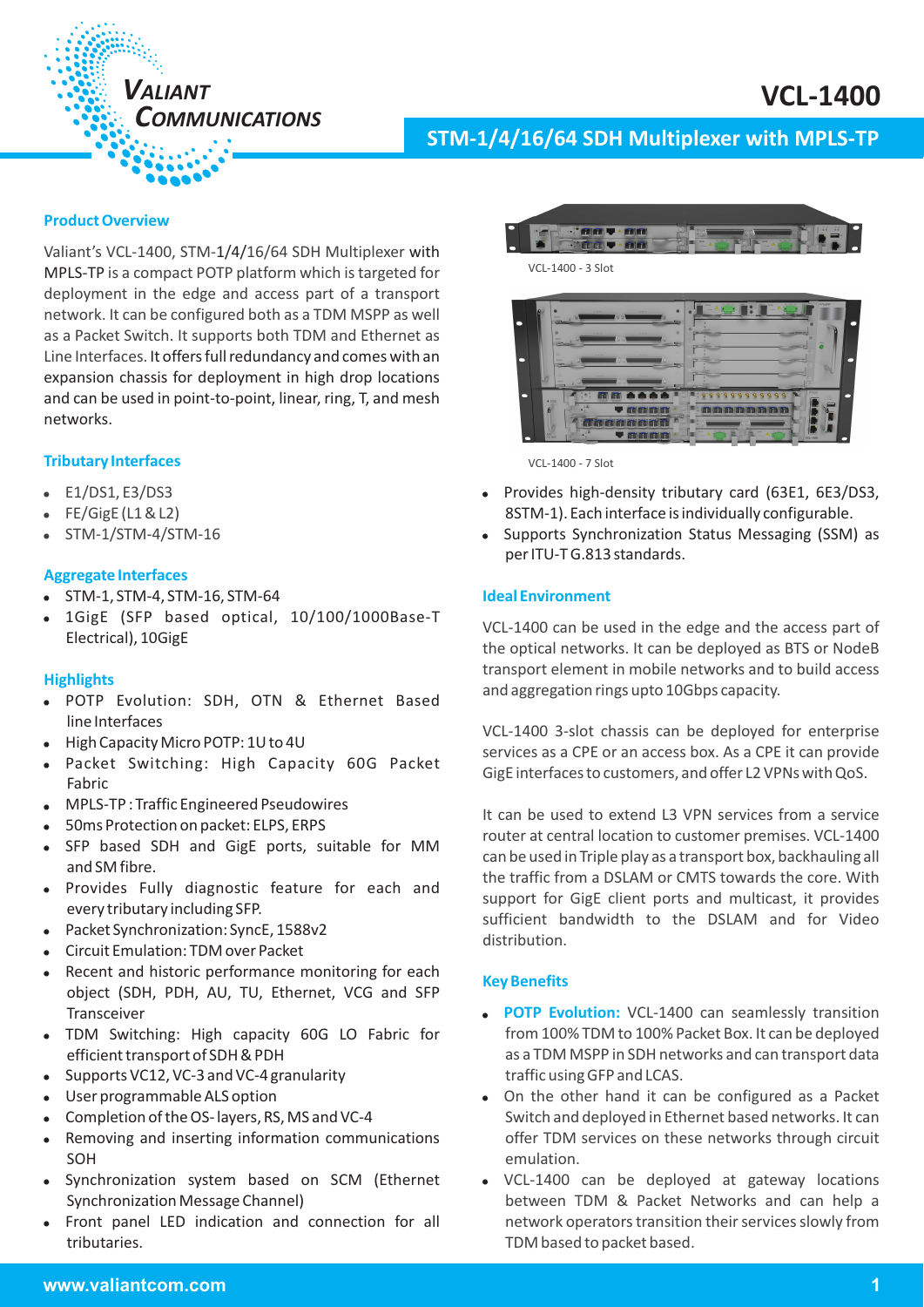### **Flexibility:**

Every operator and it's network has it's own needs and requirements. VCL-1400 with it's modular architecture provides one platform which can fit into a variety of needs. This also enables a pay as you grow model. Base chassis variants of 1U (3 slot) and 2U (7 slot) along with an expansion chassis are available. A variety of line cards for both TDM and Packet help the operator arrive at the most optimal configuration for a particular requirement.

#### **MPLS-TP:**

Label Switched Paths with MPLS-TP is becoming an important requirement for scaling the network for millions of subscribers and thousands of Services today. VCL-1400 provides MPLS-TP based pseudowires for traffic enginered traffic flows on trunks, which leads to better control over the packet traffic resulting in a more optimized network. This is key to lowering capex in today's cost competitive environments. MPLS-TP is also an enabler for path level protection and restoration on the network.

VCL-1400 also supports end-toend sub-50ms path level protection by supporting ITU-T G.8031 standard on MPLS-TP tunnels.

### **Advanced Ethernet Features:**

VCL-1400 has best in class packet switching capabilities, in line with today's requirements. Ingress rate limiting ensures that every packet entering the network is within the SLA bounds agreed with the customer. This prevents one customer from congesting/choking the packet network. Each packet is classified, so that the appropriate network policies (like prioritization and scheduling) can be applied to each kind of traffic. Options for 8 CoS queues and scheduling algorithms ensure that there are sufficient options available to the network administrator to manage the data traffic efficiently. ERPS (Ethernet Ring Protection Switching) standardized by G.8032 provides 50ms protected packet rings for greater resiliency. Multiple ringlets can be configured, and multiple ring topologies of packet networks are supported .

#### **Packet Synchronization:**

VCL-1400 also support SyncE and 1588v2 for distribution of Synchronization information over pure packet networks. This is critical for deployment in mobile networks especially for LTE, where voice is packetized but synchronization is critical for cell handoff and for ensuring jitter-free voice calls.

### **Circuit Emulation:**

As networks move from TDM towards packet, a few TDM circuits are expected to be required for a long time due to legacy reasons. It's not cost effective to maintain an entire TDM network for this small amount of traffic. VCL-1400 supports SAToP and CESoPSN for carrying this TDM traffic over a pure packet infrastructure .

### **3 Slot Chassis**

The 3 slot chassis supports 3 fabric + traffic slots. One or two slots can be used for the TDM crossconnect. A few SDH aggregate ports are available on the cross connect card itself. More STM1/4 tribs or E1, E3/DS3 or Ethernet cards can be jacked into the  $3<sup>rd</sup>$  slot. In case redundancy is not required, the second slot is also available for tributary cards. If more interface density is required, the expansion chassis can be plugged in, which will give 5 additional slots. In addition to the 3 traffic slots, there are two dedicated slots for redundant power supplies.

For Pure Packet operation, the VCL-1400 can be populated with the centralized Packet Fabric. This card supports few 10GigE and GigE Interfaces. For dropping more Ethernet interfaces or for TDM (Circuit Emulation) the appropriate line card can be populated in the  $3<sup>rd</sup>$  slot.

The 3 slot chassis is suitable for deployment as a CPE box or as an ADM element for building last mile aggregation rings The GigE client interfaces can be connected to 3G/LTE base stations, DSLAMs or Enterprise Routers to give high speed data services. The integration of OAM functionality into the FTU helps save a slot and enables supporting more traffic carrying interfaces on the common cards.

# **7 Slot Chassis**

As the name implies, the 7 slot chassis offers 7 traffic slots in addition to the two redundant power supplies. Two of the slots can be used for the integrated fabric + aggregates + tributary interfaces, while the other 5 slots are used for tributary drops. Plugging in the expansion chassis gives another 5 slots, thus giving a total of 10 slots apart from the XC + Aggregate slots. The 7 slot chassis can be used to aggregate second level aggregation rings.

# **Expansion Chassis**

The expansion chassis is a pluggable 3U chassis that can be jacked on top of a VCL-1400 3 slot or a VCL-1400 7 slot chassis. It provides 5 tributary slots and 4 IO panels for PDH protection. The expansion chassis supports slots for putting redundant power supplies. If the number of cards is less, or lighter power consumption cards are populated, the expansion chassis can draw power from the man chassis itself.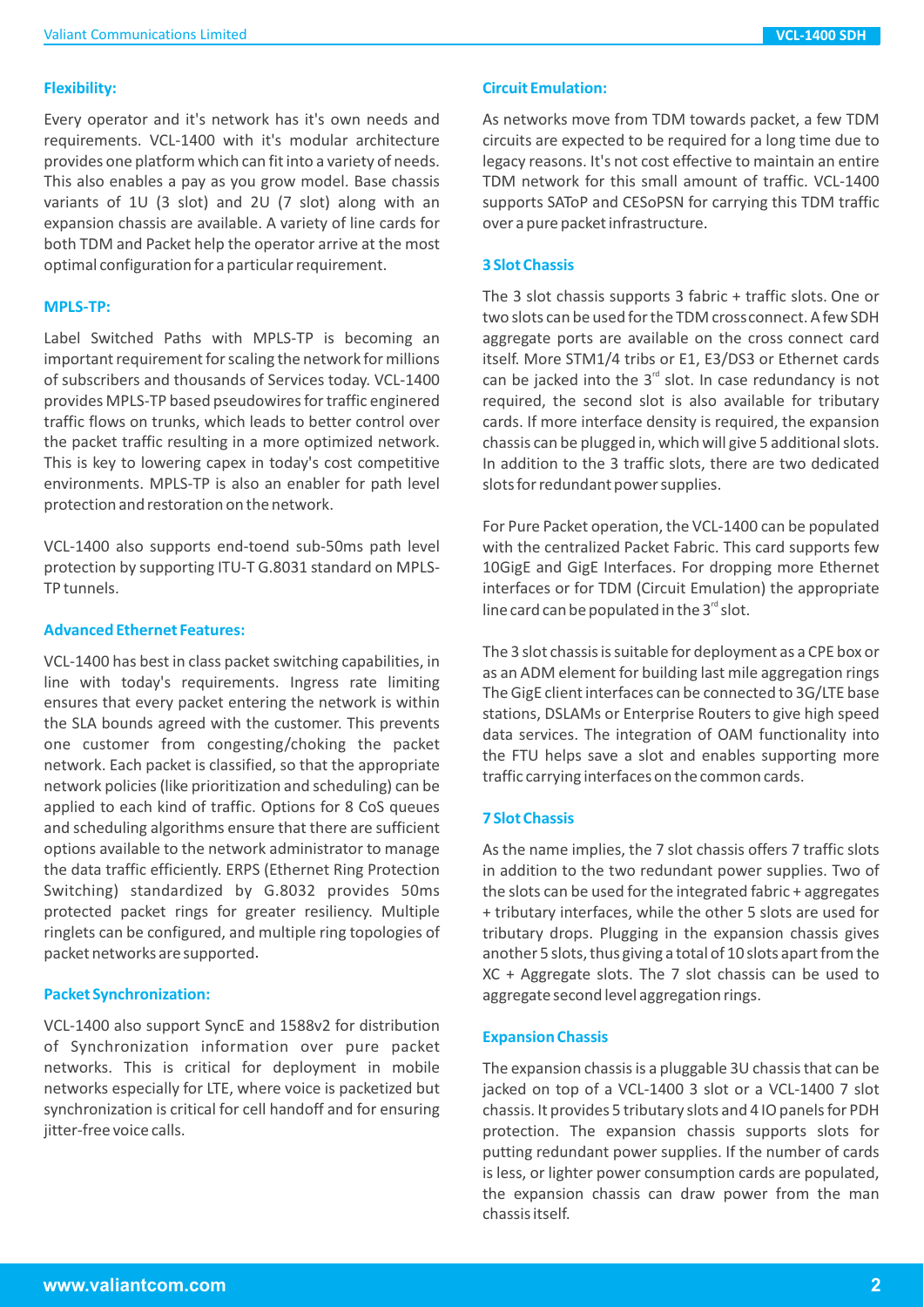The VCL-1400 with it's multiple base chassis variants, expansion chassis, a choice of cross connect and packet fabrics and the sophisticated packet features meets all the expectations for a next generation POTP platform. It provides a build as you grow model, where the operator can start with a compact 1U 3 slot chassis, and expand using either the expansion chassis or replacing the node by a 7 slot Chassis. In migrating from a 3 slot chassis to 7 slot chassis, only the chassis needs to be changed and all the cards including the commons are reusable. VCL-1400 is truly a best in class micro-POTP platform.

# **Application Diagram**



# **EOW (Engineering Order Wire)**

- Supports 64 kbps voice channel / EOW between two network elements over E1 or E2 bytes of the SDH overhead
- EOW configurable as a shared line
- Using the band DTMF signals to call another EOW-Terminal -
- Programmable integrated DTMF decoder for subscriber telephone number (1...3 digits) and 2 digit as segment number
- EOW based on Voice over IP (VoIP)
- EOW traffic must be routed through the channel management.

# **VCL-EMS**

VCL-EMS collects and represents management data from geographically dispersed network elements on to a centralized database (console) in a centralized Network Operations Center (NOC). The GUI part of VCL-EMS forms a single NOC. The framework depicted in VCL-EMS design is based on the Open Systems Interconnect (OSI), "FCAPS" model of management functional areas (MFAs). EMS features are mainly based on Telecommunications Management Network (TMN) FCAPS functionality.

# **Power Supply**

- -48 V DC nominal, -36 V to 60 V -
- Power consumption < 250W -

# **TMN (FCAPS) functionality**

- **F- Fault Management:** This functionality has the ability to identify, locate and repair problems.
- **C-Configuration Management:** This functionality provides the service and resource provisioning.
- **A-Accounting Management:** This functionality enables the collection of data to support billing and asset management.
- P-Performance Management: This functionality enables gathering of statistics for planning, troubleshooting and providing customer reports. -
- **S-Security Management:** This functionality enables the control of access to network resources to maintain reliability.

Alarms are raised to indicate faults in the node or the network. Alarms like Loss of Signal, Loss of Frame, Remote Defect Indication, Trace Identifier Mismatch, etc. are classified based on their severity, like:

- Critical -
- Major -
- Minor -
- Warning -

The security feature in VCL- EMS is designed on a user based security module. Different users are assigned different permissions (read, write, delete) on the tasks that they are authorized to perform. VCL-EMS defines certain terms such as actions, action table.

# **Physical Dimensions**

- (H x W x D): 44 x 444 x 235mm -**3 slot 19" rack mount chassis :**
- (H x W x D): 88 x 444 x 235 mm - **7 slot 19" rack mount chassis :**
- (H x W x D): 132 x 444 x 235 mm - **Expansion 19" rack mount chassis:**